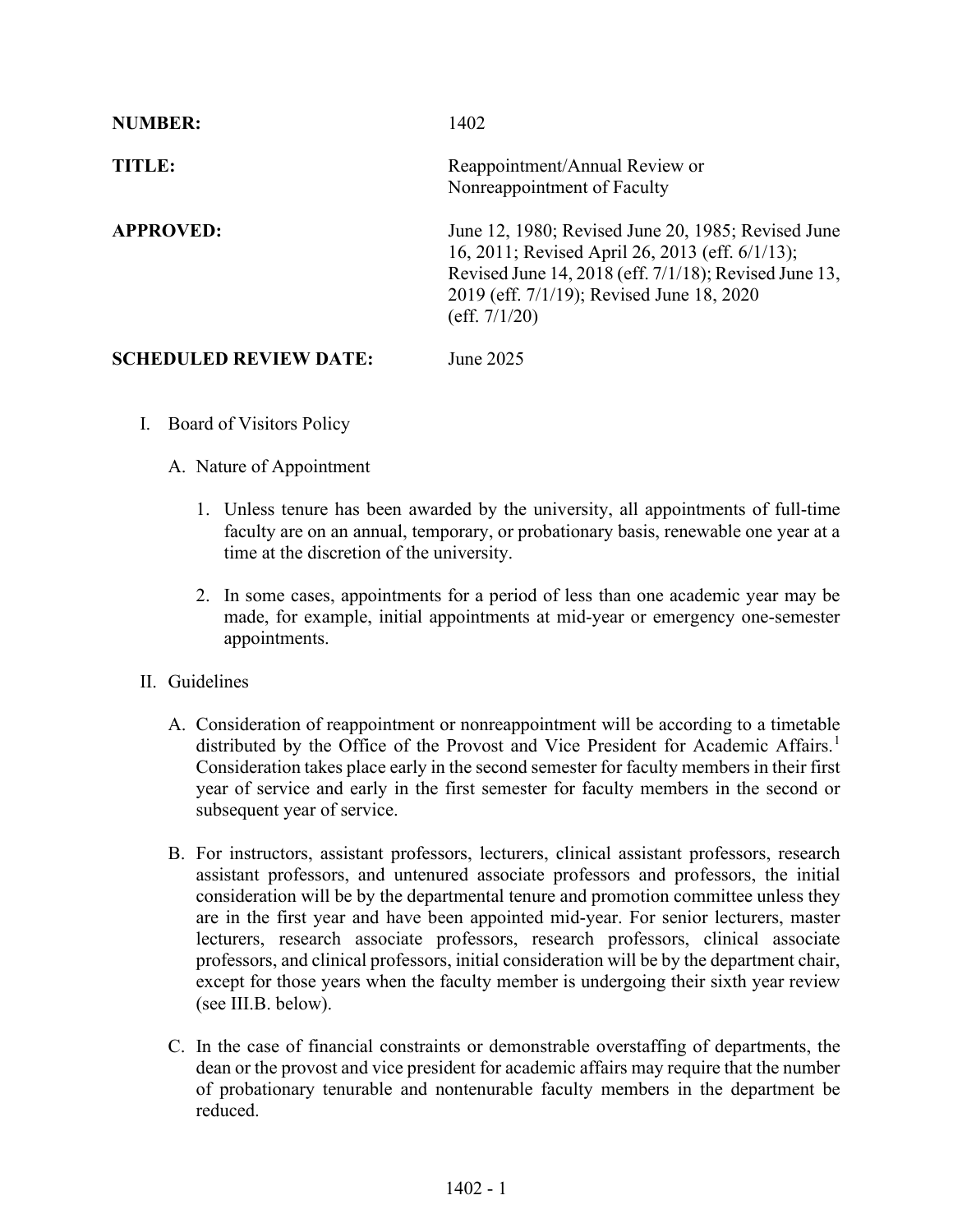- D. Faculty members who were appointed as instructors with the expectation that the terminal degrees would be completed may not be reappointed before the award of the degree unless prior approval has been obtained from the provost and vice president for academic affairs. (See the Board of Visitors Policy on Academic Rank and Criteria for Ranks.)
- E. If the critical requirements of the position of a probationary tenurable faculty member are changed so as to affect the primary duties expected of the faculty member, and hence his or her consideration for tenure, the faculty member shall be fully and promptly informed of the changes in writing at least one semester before the changes are implemented.

## III. Procedures

- A. Reappointment or Nonreappointment of Probationary Tenure-Track Faculty<sup>[2](#page-4-1)</sup>
	- 1. The departmental promotion and tenure committee and all subsequent persons considering the case will take into consideration the formal evaluations of the faculty member's performance by the chair (unless the faculty member evaluated is the chair) and the dean, faculty information sheets, and any other relevant data, as well as the needs of the department.
	- 2. These procedures will be suitably adapted for faculty members who hold interdisciplinary, interdepartmental or joint appointments or who hold appointments in a department with two or fewer tenured faculty members. The adapted procedures should be recommended by the promotion and tenure committee of the college or colleges involved and approved by the dean or deans concerned and the provost and vice president for academic affairs.
	- 3. Each department conducts an annual review of the probationary tenure-track faculty in that department (including the chair if untenured). This review is based on the performance of the individual faculty member and the needs of the department and is initially conducted by a committee consisting of tenured members of the department.
	- 4. The departmental promotion and tenure committee recommends to the chair (or the dean in case the faculty member being evaluated is the chair) one of the following actions:
		- a. That the faculty member be considered for tenure through normal channels, if a sufficient probationary period has elapsed. (In this case, the faculty member is considered for tenure through the normal tenure procedures, and the remainder of this section does not apply.)
		- b. That the faculty member be offered an additional annual contract without tenure.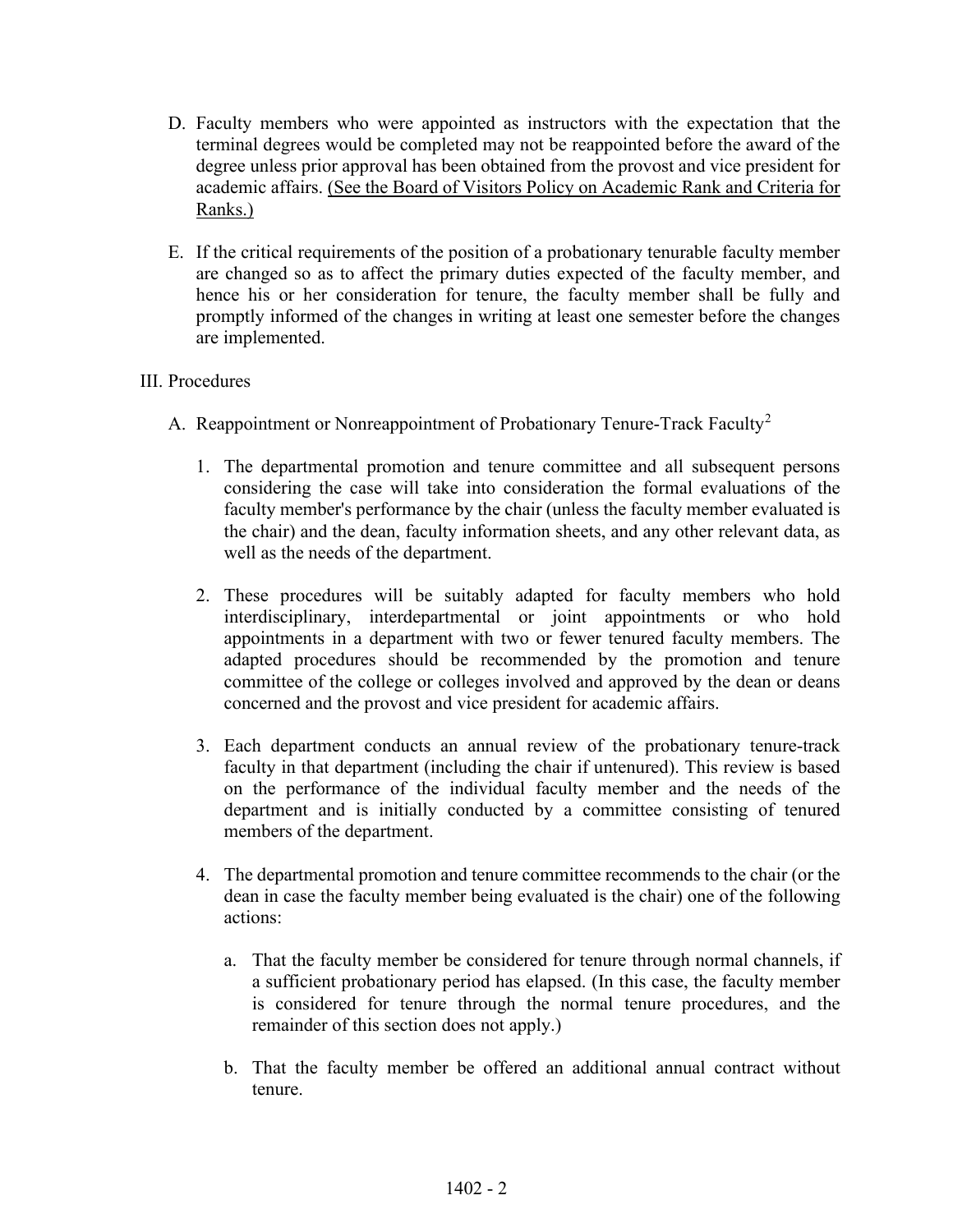- c. That the faculty member not be reappointed, that is, not be offered an additional contract if in the first or second year of service or offered a terminal contract for the succeeding year if in the third or subsequent year of service.
- d. A copy of the committee's recommendation shall be supplied to the faculty member.
- 5. Considering the written recommendation of this committee, the performance of the faculty member and the needs of the department, the chair (unless she or he is the faculty member being evaluated) makes a recommendation to the dean concerning reappointment or nonreappointment of each individual probationary tenure-track faculty member and provides the faculty member with a copy of the recommendation.
- 6. Considering the recommendation of the departmental promotion and tenure committee and of the chair (unless she or he is the faculty member being evaluated) as well as the needs of the college, the dean makes a decision concerning reappointment or nonreappointment of each individual probationary tenure-track faculty member, notifies that faculty member in writing of this decision, and provides the faculty member and the provost and vice president for academic affairs with a copy of the decision letter.
	- a. If the dean decides not to reappoint a faculty member, the faculty member may request a review by the provost and vice president for academic affairs. The decision of the provost and vice president for academic affairs is final.
	- b. Notice of the dean's decision concerning reappointment or nonreappointment of probationary tenure-track faculty members shall be according to the following schedule:
		- 1. Not later than March 1 of the first academic year of service.
		- 2. Not later than December 15 of the second academic year of service.
		- 3. Terminating appointment of one year, with notice by December 15, after two or more academic years of service.
- B. Reappointment or Nonreappointment of Nontenure-track Faculty
	- 1. Each department conducts an annual review of all nontenure-track faculty members in that department. This review is based on the performance of the individual faculty member and the needs of the department.
		- a. For lecturers and clinical assistant professors, this review is conducted by a committee consisting of tenured members of the department and master lecturers and clinical professors followed by the department chair and dean.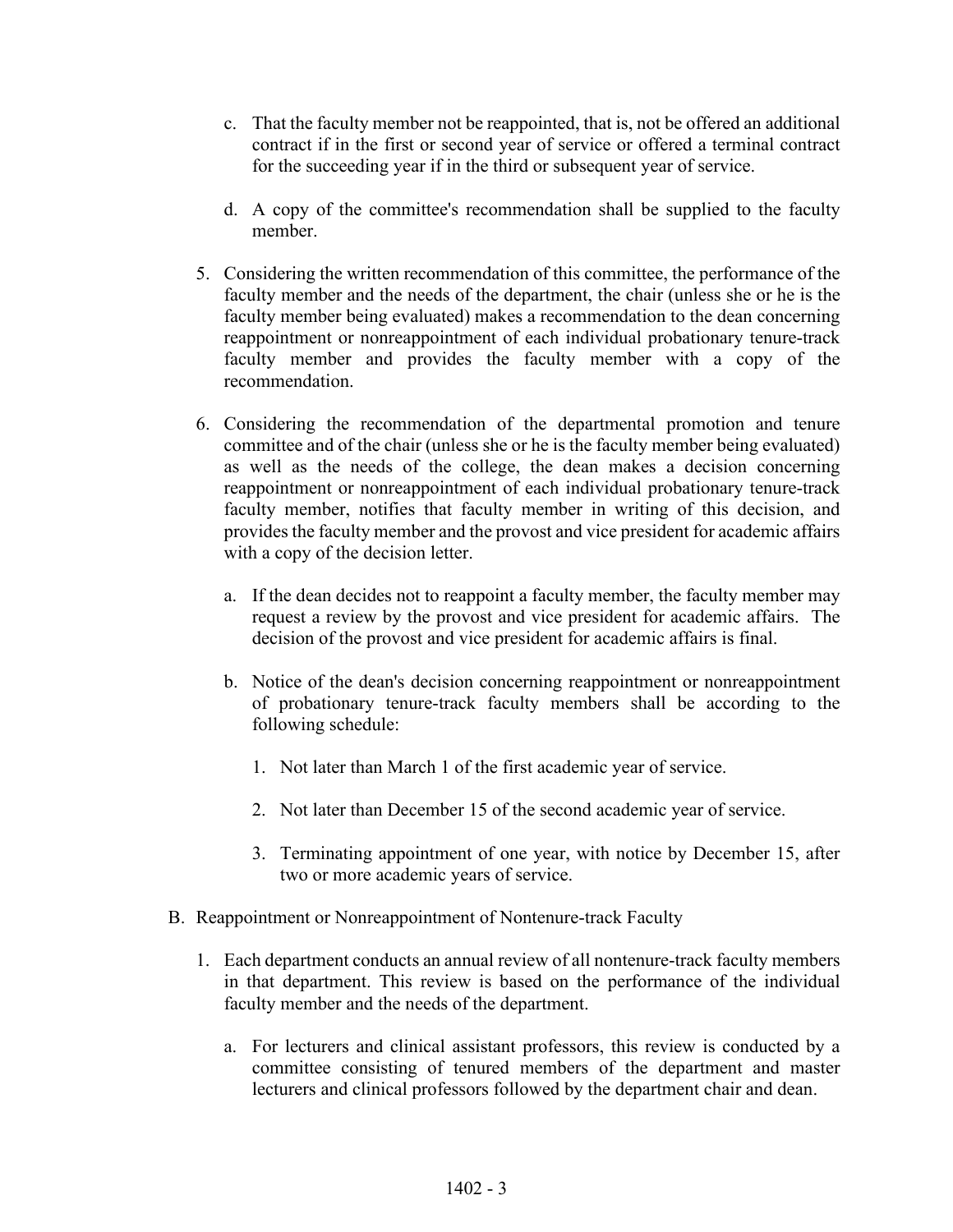- b. For senior lecturers and master lecturers, the annual review is conducted by the chair followed by the dean. In lieu of this annual review, and if not applying for promotion, every six years senior lecturers and master lecturers will instead undergo an in-depth evaluation that is initially conducted by a committee consisting of tenured members of the department followed by the chair and dean.
- c. For clinical associate professors and clinical professors, the annual review is conducted by the chair followed by the dean. In lieu of this annual review, and if not applying for promotion, every six years clinical associate professors and clinical professors will instead undergo an in-depth evaluation that is initially conducted by a committee consisting of tenured members of the department followed by the chair and dean.
- d. For faculty of practice (any rank) the annual review is conducted by a committee consisting of tenured members of the department followed by the department chair and dean.
- 2. For lecturers, faculty of practice, and clinical assistant professors and for all nontenure-track faculty undergoing an in-depth sixth-year evaluation, the departmental committee recommends to the chair one of the following actions:
	- a. That the faculty member be offered an additional annual contract.
	- b. That the faculty member not be reappointed, that is, not be offered an additional annual contract.
- 3. A copy of the committee's recommendation shall be supplied to the faculty member.
- 4. Considering the written recommendation of this committee (in case section 2.b. above applies), the performance of the faculty member, and the needs of the department, the chair makes a recommendation to the dean concerning reappointment or nonreappointment of each individual nontenure-track faculty member and provides the faculty member with a copy of the recommendation.
- 5. Considering the recommendations of the departmental committee (in case section 2.b. above applies) and of the chair, as well as the needs of the college, the dean makes a decision concerning reappointment or nonreappointment of each individual nontenure-track faculty member and notifies each faculty member of this decision. If the decision is not to reappoint the faculty members, the dean provides the faculty member and the provost and vice president for academic affairs with a copy of the decision letter.
	- a. If the dean decides not to reappoint a faculty member, the faculty member may request a review by the provost and vice president for academic affairs. The decision of the provost and vice president for academic affairs is final.